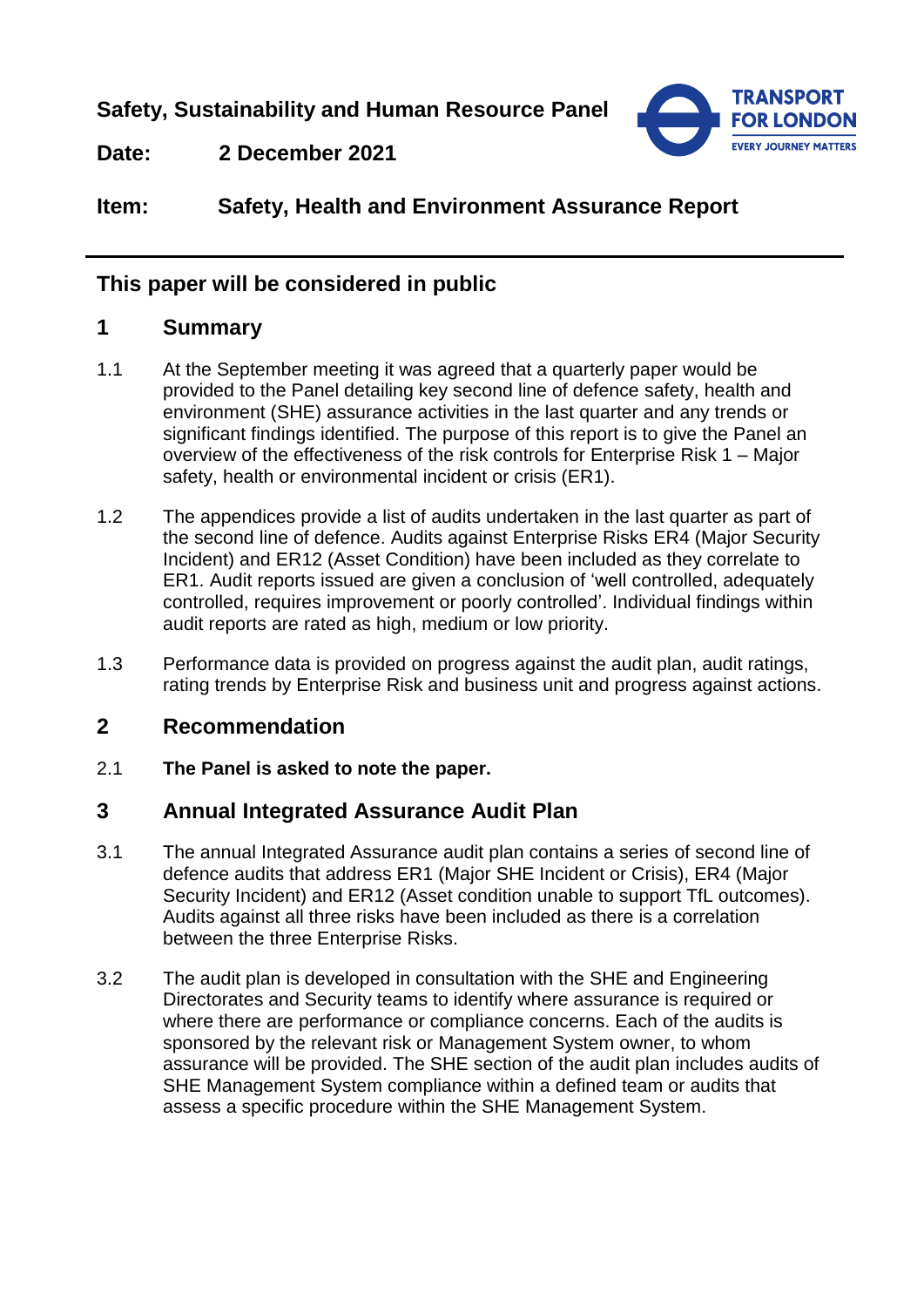3.3 Audits are only cancelled or deferred at the request or agreement with the audit sponsor or risk owner and are recorded on the audit database. In Quarter 2 of 2021/22 (Q2), five audits of compliance with Network Information Systems Regulations have been cancelled due to a change of assurance strategy, at the request of the Chief Information Security Officer. In consequence two governance audits will be undertaken, rather than the seven compliance audits planned, to focus on awareness of key roles and responsibilities.

## **4 Work of Note this Quarter**

- 4,1 Two of the audits in Q2 were given poorly controlled conclusions:
	- (a) Audit 21 732 'Commercial Development Estates Management HSE Compliance' assessed compliance with key parts of the SHE Management System at the request of the Commercial Development management team. It was identified that roles and responsibilities were not always clearly defined in management procedures or controls implemented consistently, resulting in potential legal non-compliances regarding legionella, asbestos and appliances. Commercial Development are working through the resulting actions which are in date.
	- (b) Audit 21 736 'Management of LU station tenants fire risk assessments' was requested by the Fire Engineer to assess the level of compliance with the Fire Regulatory Reform Order (FRRO) risk assessment requirement amongst London Underground (LU) station tenants. Compliance with the FRRO and TfL procedures could not be fully demonstrated due to the availability and quality of station tenants' fire risk assessments and gaps in the monitoring and assurance by LU. A multidirectorate programme of improvement work is in place with Director level oversight.

#### **LU Customer Operations and Asset Performance Integrated Systems Audits**

4.2 Integrated Systems Audits assess compliance against a range of key requirements of the TfL Management Systems including SHE, competence, security, finance and operational rules. In 2021 the scope was revised to include Covid-19 checks, fire risk assessments and checks of station tenancies. These audits are not given an overall conclusion as this may mislead given the range of subjects and findings. These audits were developed with subject matter experts from SHE, Security, Finance and Revenue and LU Customer Operations teams and audit Station, Train and Service Control teams. They are also undertaken on LU Asset Performance and Capital Delivery maintenance teams (e.g. track, rolling stock depots and signals teams).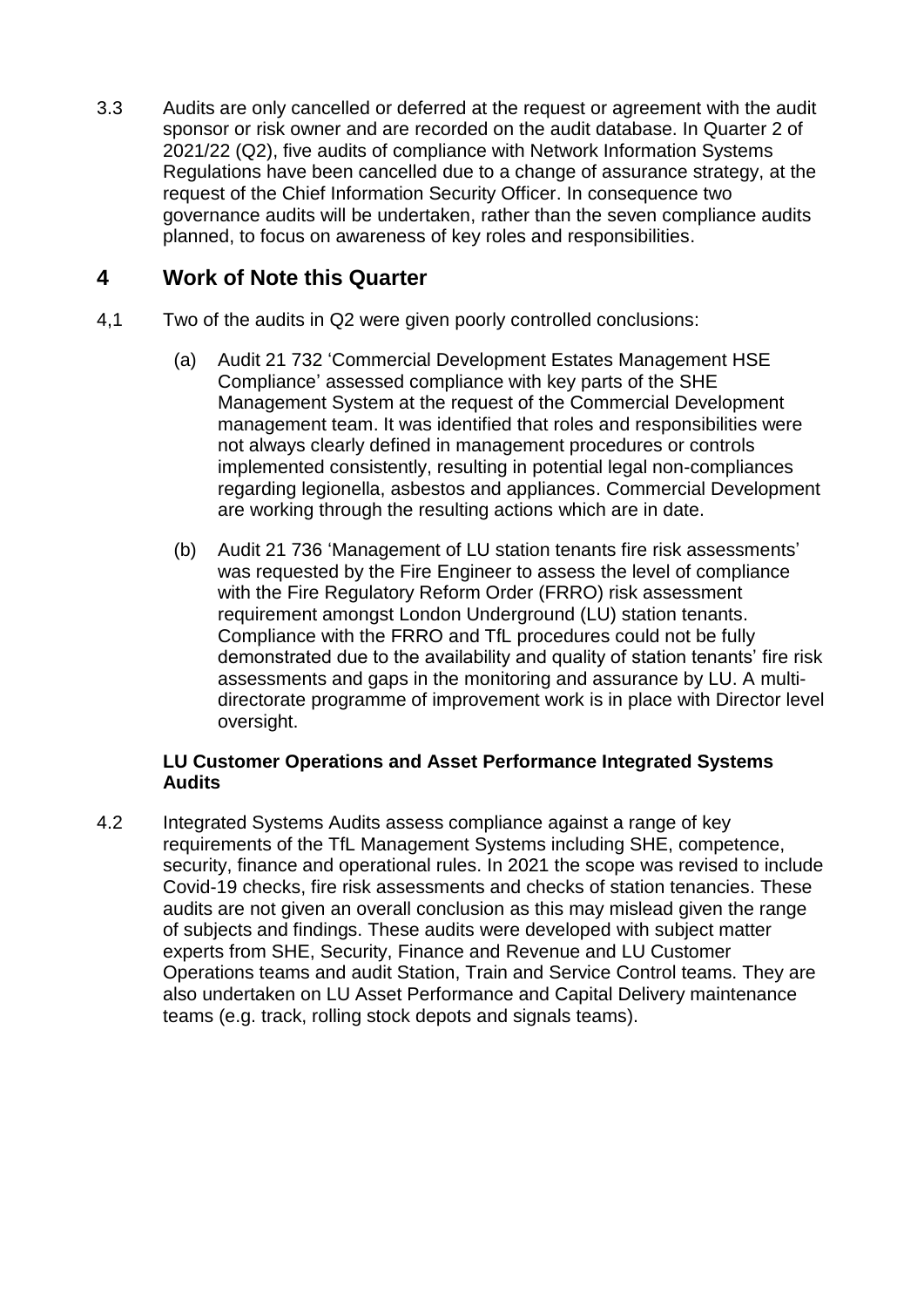4.3 Feedback on Integrated Systems audits is provided quarterly to LU senior management. Due to the consistent question set, it is possible to provide statistical analysis on trends and themes of compliance and non-compliance which are shared with other managers for lessons learnt. The Integrated Systems audits restarted in May 2021 following a brief pause due to Government social distancing rules and six audits were completed since May. The rolling 13 period compliance average is 72 per cent for Customer Services and 66 per cent for Line Operations.

#### **Audit sections ranked by average compliance score (high to low)**

- (a) Fire safety compliance, 81 per cent
- (b) Risk assessment, 76 per cent
- (c) Security, 74 per cent
- (d) Safety monitoring, 70 per cent
- (e) Competence, 68 per cent
- (f) Ticketing and revenue, 68 per cent
- (g) Emergency arrangements, 68 per cent
- (h) Payroll assurance, 65 per cent

## **5 Performance and Trends**

- 5.1 The graphs in Appendix 2 show that at the end of Q2, Integrated Assurance are 25 per cent through the annual plan. The annual plan is not evenly split across all quarters; there are a greater number of shorter audits planned in Quarters 3 and 4. The annual plan also took account of available resources as a result of retirements and recruitments. We remain confident the target can be met.
- 5.2 In the last quarter the Risk and Assurance Directorate has increased management oversight of audit actions on a periodic basis through improved reporting. We are starting to see a reduction in the number of overdue actions that peaked during periods of furlough and lockdown.
- 5.3 A recent review looked at the distribution of audit conclusions over the past three years to identify any trends that could indicate a deterioration in TfL performance. The review concluded that there was a reasonably consistent distribution of audit conclusions with no discernible increase in 'poorly controlled' or 'requires improvement' ratings provided, despite the audit plan changing each year.